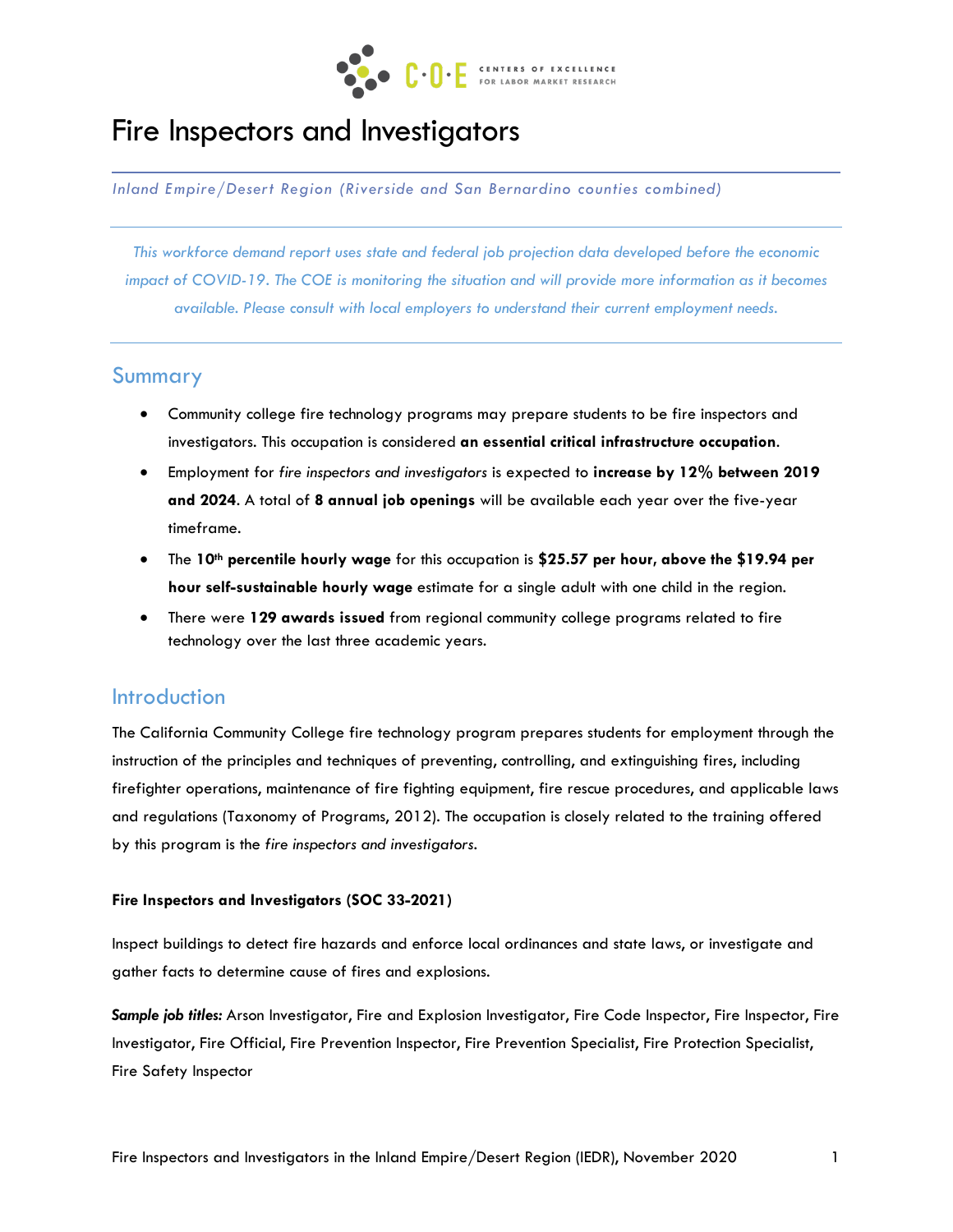

*Entry-Level Educational Requirement: Postsecondary nondegree award Training Requirement: Between one and twelve months on-the-job training Incumbent workers with a Community College Award or Some Postsecondary Coursework: 58%*

Fire inspectors and investigators are considered an essential critical infrastructure occupation identified by the Public Policy Institute of California. This classification of occupations is vital in supporting California's basic economic and safety needs (Bohn et al.). Despite the ongoing pandemic, employment demand should continue due to this occupation's critical nature and social distance ability.

## Job Opportunities

In 2019, there were 65 fire inspector and investigator jobs in the Inland Empire/Desert Region (IEDR). This occupation is projected to increase employment by 12% through 2024. Employers are expected to have eight annual job openings over the next five years to fill new jobs and backfill jobs that workers are permanently vacating (includes occupational transfers and retirements). Exhibit 1 displays five-year projected job growth in the region.

| 2019 Jobs | 2024 Jobs | 5-Yr $%$<br>Change<br>(New Jobs) | <b>5-Yr Openings</b><br>$New +$<br>Replacement Jobs) Replacement Jobs) | <b>Annual Openings</b><br>$(New +$ | % of workers<br>age $55+$ |
|-----------|-----------|----------------------------------|------------------------------------------------------------------------|------------------------------------|---------------------------|
| 65        | 73        | 12%                              | 47                                                                     | 8                                  | $~10\%$                   |

*Exhibit 1: Five-year projections for fire inspectors and investigators, IEDR*

Source: EMSI 2020.4

In 2019, there were 1,046 fire inspector and investigator jobs across the state. This occupation is projected to increase employment by 6% through 2024. Employers are expected to have 111 annual job openings over the next five years. Exhibit 2 displays five-year projected job growth in California.

| 2019 Jobs | $2024$ Jobs | $5-Yr$ %<br>Change<br>(New Jobs) | 5-Yr Openings<br>$New +$<br><b>Replacement Jobs) Replacement Jobs)</b> | <b>Annual Openings</b><br>$New +$ | % of workers<br>age $55+$ |
|-----------|-------------|----------------------------------|------------------------------------------------------------------------|-----------------------------------|---------------------------|
| 1,046     | 1.111       | 6%                               | 668                                                                    | 111                               | 27%                       |

Source: EMSI 2020.4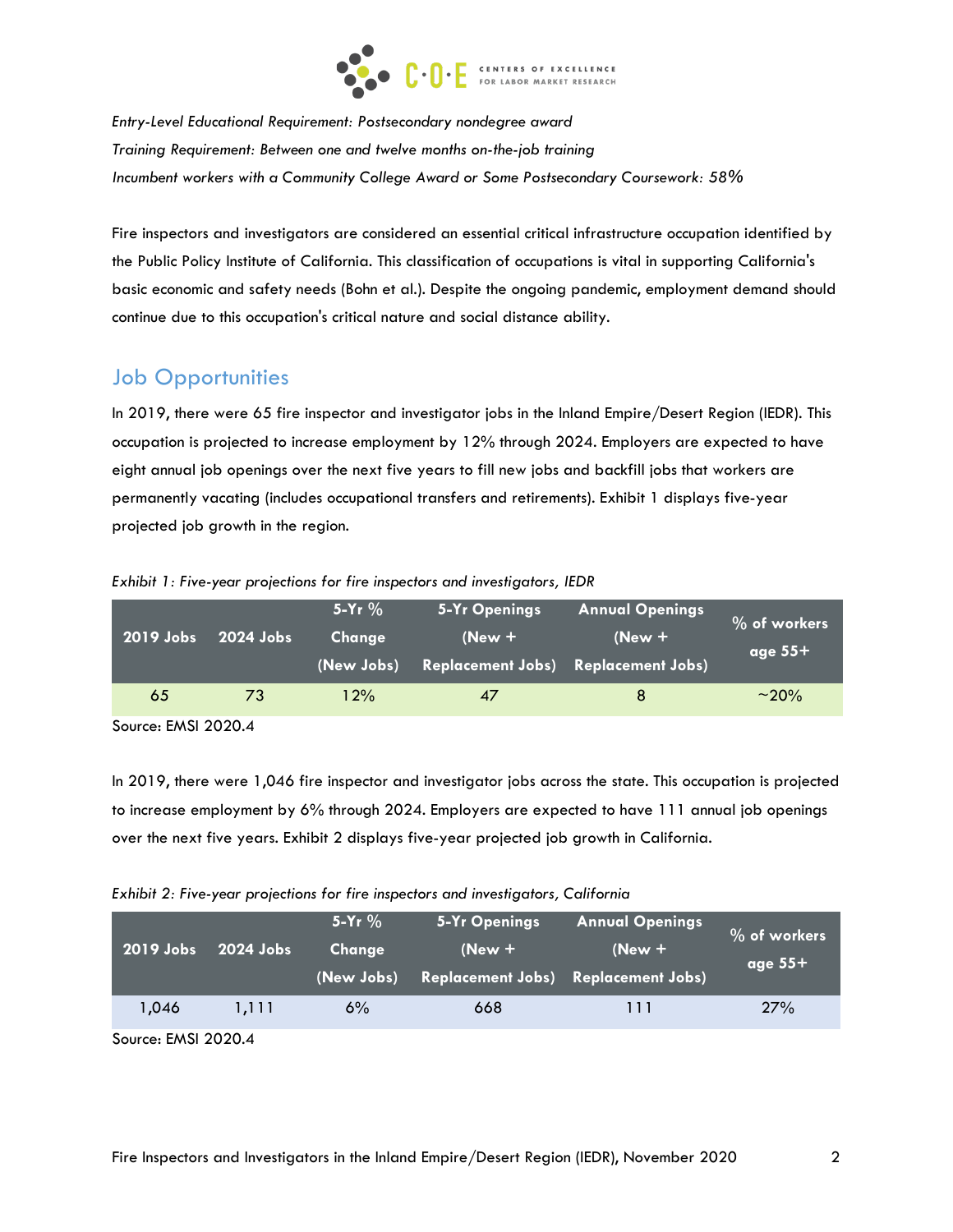

Exhibit 3 displays historical (2014 to 2019) and projected (2019-2024) jobs for *fire inspectors and investigators* in the Inland Empire/Desert Region and California. Demand for this occupation is expected to increase nearly twice as fast in the region (up 9%) than in the state (up 5%) over the next five years.



*Exhibit 3: Historical and projected jobs for fire inspectors and investigators in the Inland Empire/Desert Region* 

## Earnings and Benefits

Community colleges should ensure their training programs lead to employment opportunities that provide a self-sustainable level of income. The Family Needs Calculator estimates that a self-sustainable wage for a single adult with one school-age child is \$19.94 per hour or \$41,475 annually in Riverside County, \$19.49 per hour or \$40,539 annually in San Bernardino County (Pearce & Manzer, 2018). For this study, the higher hourly wage requirement in Riverside County is adopted as the self-sufficiently standard for the two-county region.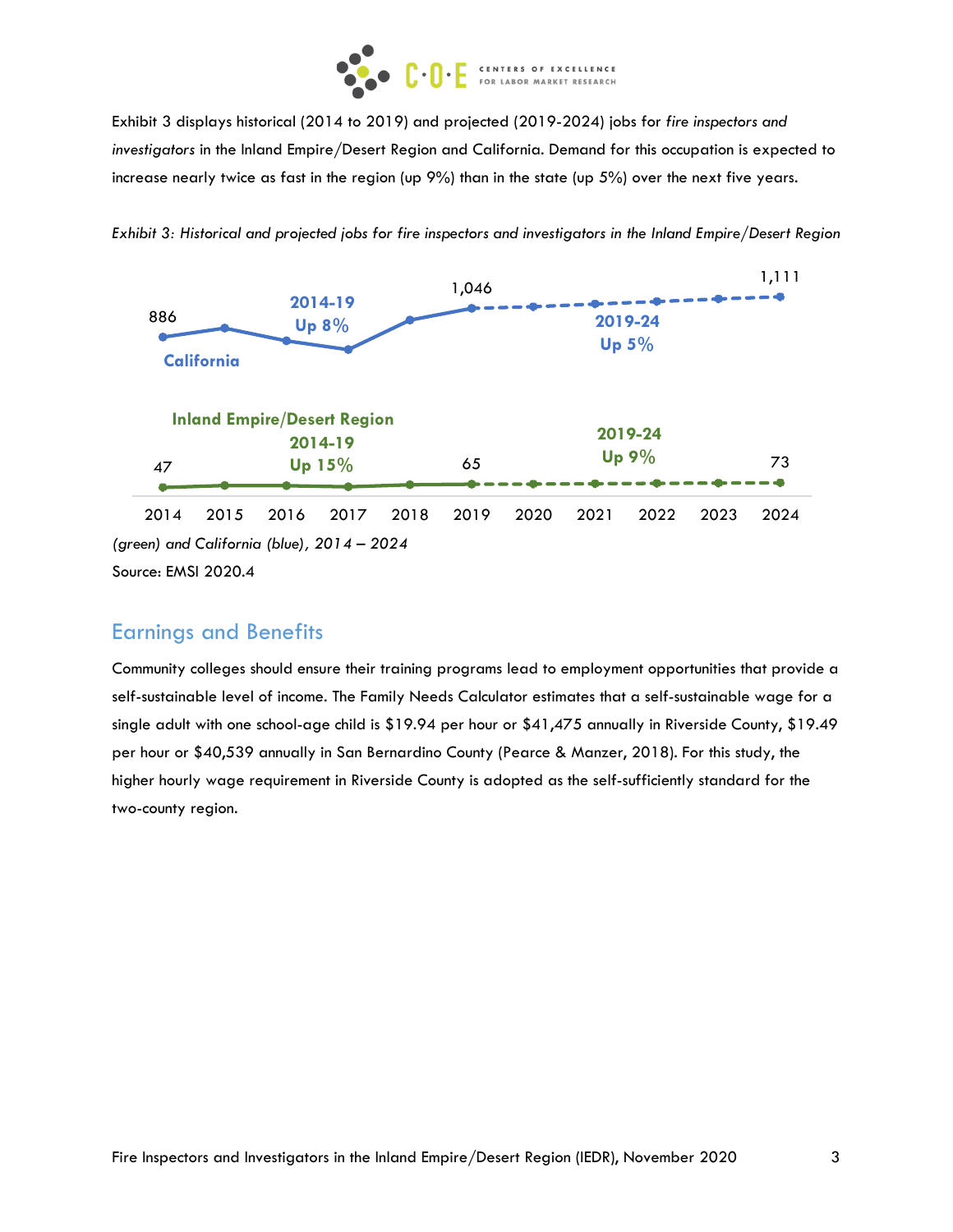

The 10th percentile hourly wage for *fire inspectors and investigators* is above the Family Needs Calculator self-sustainability rate, indicating that 90% of workers in the field earn wages above the self-sustainability rate. Exhibit 4 displays the hourly earnings for each occupation in the IEDR and California.



*Exhibit 4: Hourly earnings for fire inspectors and investigators in the IEDR (green) and California (blue)*

While the occupational guides developed by the California Labor Market Information Division typically provide benefit information, this information is not available for *fire inspectors and investigators* (Detailed Occupational Guides, 2020).

## Job Advertisements

Exhibit 5 displays the number of job ads posted between November 2019 and October 2020 in California. Of the 86 unique job advertisements posted in California, 7% (6 unique ads) were posted in the IEDR. Time to fill information was not available for the IEDR. The average time to fill for *fire inspectors and investigators* in California is 30 days.

| Exhibit 5: Job ads and time to fill |  |
|-------------------------------------|--|
|-------------------------------------|--|

| <b>Occupation</b>                 | <b>Job Ads</b> | Regional Average Time California Average | <b>Time to Fill (Days)</b> |  |  |
|-----------------------------------|----------------|------------------------------------------|----------------------------|--|--|
|                                   |                | to Fill (Days)                           |                            |  |  |
| Fire Inspectors and Investigators | 86             | 32                                       | 30                         |  |  |
| Source: EMSI                      |                |                                          |                            |  |  |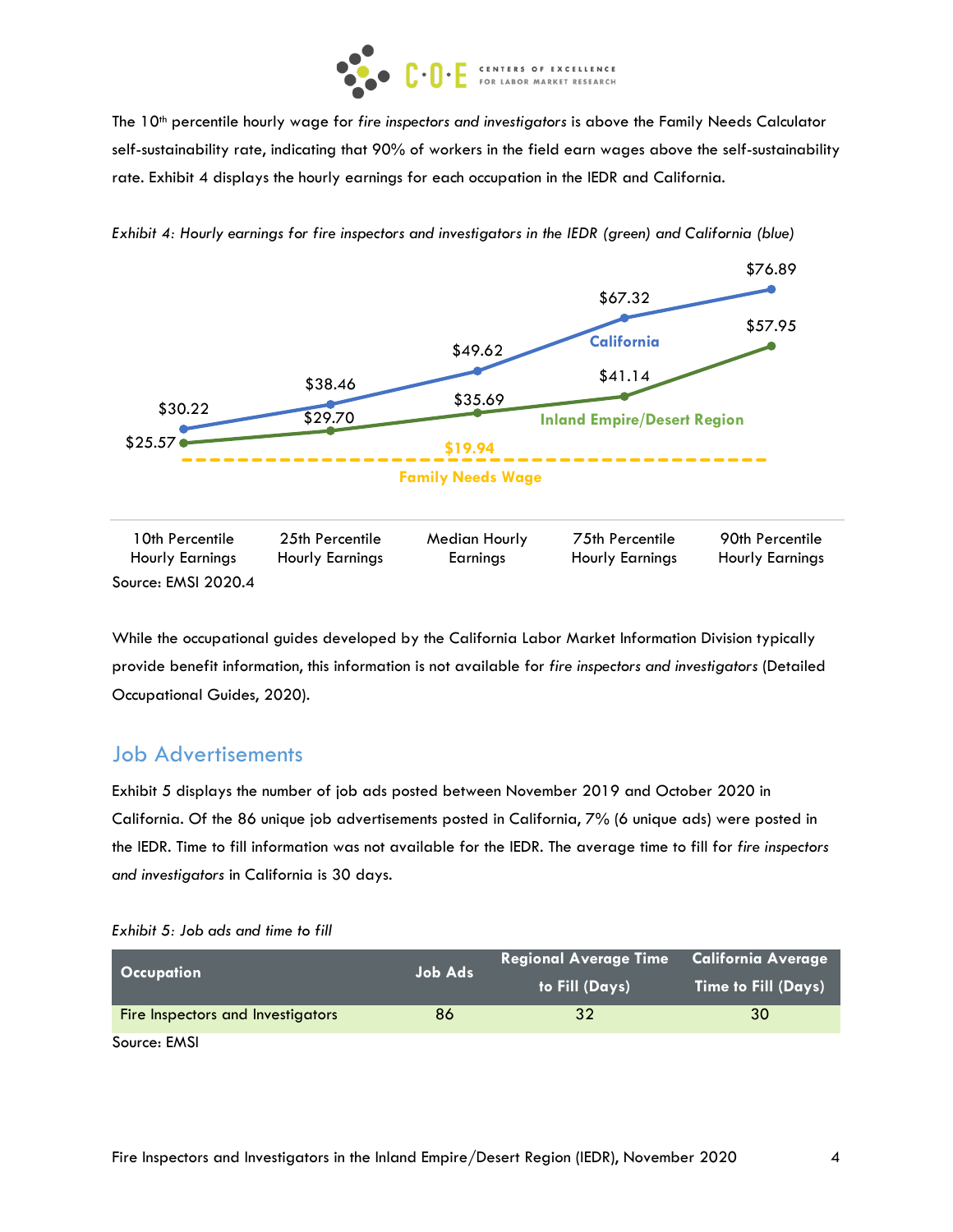

## Employers, Skills, Education, and Work Experience

Exhibit 6 displays the California employers posted at least five unique advertisements for *fire inspectors and investigators*.

*Exhibit 6: Employers posting the most job ads for fire inspectors and investigators*

| <b>Employers</b>                        | <b>Unique Job Ads</b> |
|-----------------------------------------|-----------------------|
| University of California                | 9                     |
| <b>Liberty Mutual Insurance Company</b> | 6                     |
| <b>Western States Fire Protection</b>   | 6                     |
| Donan Engineering Co. Inc               | 5                     |
| <b>County of Contra Costa</b>           | 5                     |
| All other employers                     | 55                    |
| <b>Total</b>                            | 86                    |

Source: EMSI

Exhibit 7 displays a sample of specialized and employability skills employers seek when looking for workers to fill *fire inspector and investigator* positions. Hard skills are occupation-specific skills that employers request for industry or job competency. Common skills are foundational skills that transcend industries and occupations; this category is often referred to as "soft skills." The skills requested in job postings may be utilized as a helpful guide for curriculum development.

*Exhibit 7: Sample of in-demand skills from employer job ads*

|           | <b>Hard Skills</b>                                | <b>Employability Skills</b>                |  |
|-----------|---------------------------------------------------|--------------------------------------------|--|
| $\bullet$ | NFPA (National Fire Protection Association) Codes | Investigation<br>$\bullet$                 |  |
| $\bullet$ | <b>Fire Prevention</b>                            | Communications<br>$\bullet$                |  |
| $\bullet$ | Fire Investigation                                | <b>Valid Driver's License</b><br>$\bullet$ |  |
| $\bullet$ | <b>Fire and Life Safety</b>                       | <b>Operations</b><br>$\bullet$             |  |
| $\bullet$ | Firefighting                                      | Management<br>$\bullet$                    |  |
| $\bullet$ | <b>Fire Safety</b>                                | <b>Customer Service</b><br>$\bullet$       |  |
| $\bullet$ | <b>Fire Suppression Systems</b>                   | Professionalism<br>$\bullet$               |  |
| $\bullet$ | <b>Fire Service</b>                               | Grammar<br>$\bullet$                       |  |
|           |                                                   |                                            |  |

Source: EMSI

Exhibit 8 displays the entry-level education typically required to be a *fire inspector and investigator* according to the Bureau of Labor Statistics (BLS), educational attainment for incumbent workers with "some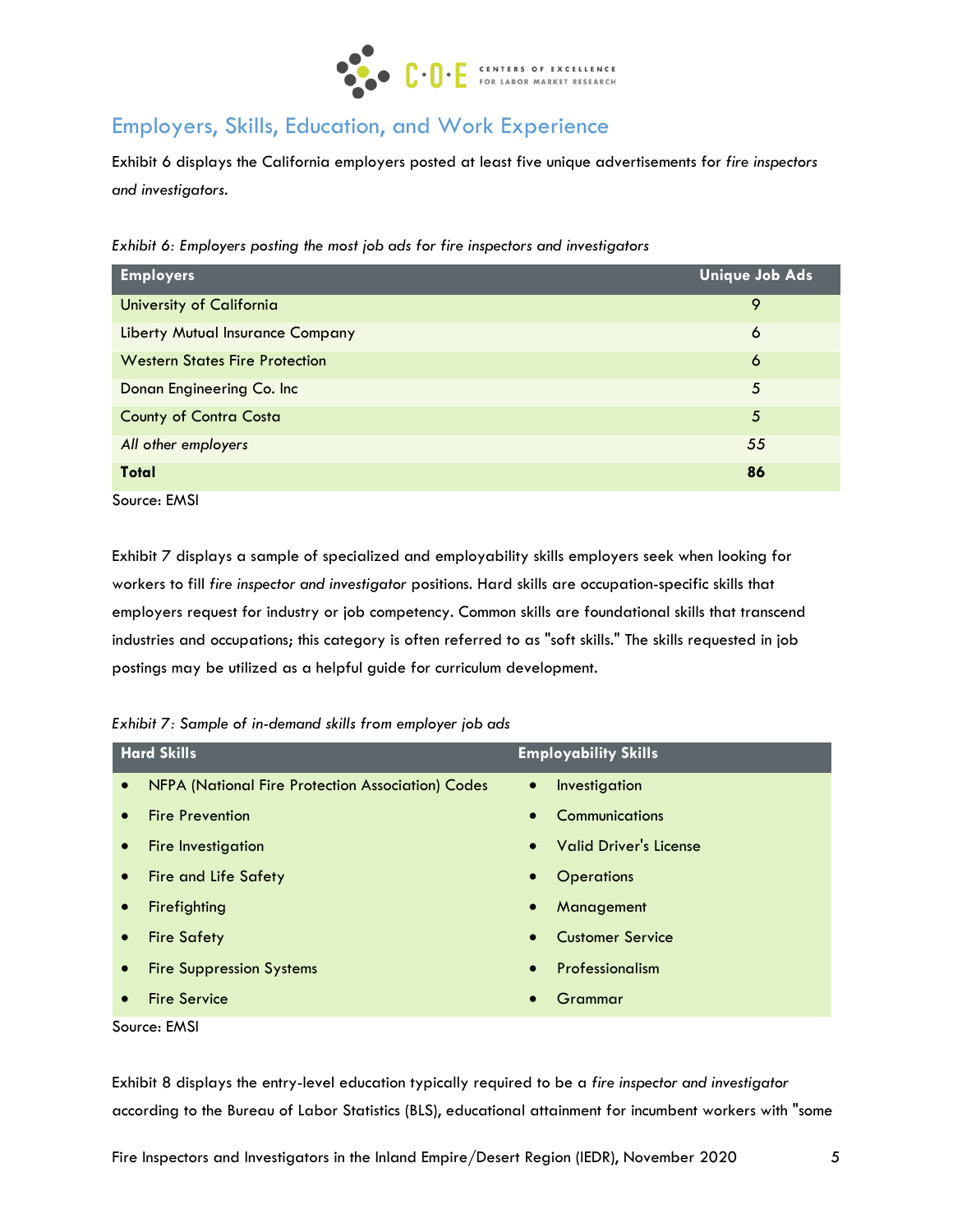

college, no degree" and an "associate degree" according to the U.S. Census (2016-17) and the real-time minimum advertised education requirement from employer job ads. The share of job ads displaying educational requirement does not sum to 100% because employers request different education levels in combination with certifications or work experience. 42% of employers did not list an education level.

*Exhibit 8: Typical entry-level education, educational attainment, and minimum advertised education requirements for fire inspectors and investigators*

|                                      | <b>Typical Entry-</b><br><b>Level</b>  | <b>CC-Level</b>                   | <b>Real-Time Minimum Advertised</b><br><b>Education Requirement</b> |                                         |                     |                                          |  |
|--------------------------------------|----------------------------------------|-----------------------------------|---------------------------------------------------------------------|-----------------------------------------|---------------------|------------------------------------------|--|
| <b>Occupation</b>                    | <b>Education</b><br><b>Requirement</b> | <b>Educational</b><br>Attainment* | <b>Number</b><br>of Job<br>Ads                                      | High school<br>diploma or<br><b>GED</b> | Associate<br>degree | <b>Bachelor's</b><br>degree or<br>higher |  |
| Fire Inspectors and<br>Investigators | Postsecondary<br>nondegree<br>award    | 58%                               | 86                                                                  | 31%                                     | 14%                 | 24%                                      |  |

Source: EMSI

\*Percentage of incumbent workers with a Community College Award or Some Postsecondary Coursework

Exhibit 9 displays the work experience typically required to be *fire inspectors and investigators* and the real-time work experience requirements from employer job ads.

|  |  | Exhibit 9: Work experience required and real-time work experience requirements |  |
|--|--|--------------------------------------------------------------------------------|--|
|  |  |                                                                                |  |

|                                          | <b>Work Experience</b> | <b>Real-Time Work Experience</b> |         |         |       |  |
|------------------------------------------|------------------------|----------------------------------|---------|---------|-------|--|
| <b>Occupation</b>                        | <b>Typically</b>       | Number of                        | $0 - 1$ | $2 - 3$ | $4+$  |  |
|                                          | Required               | Job Ads                          | year    | years   | years |  |
| <b>Fire Inspectors and Investigators</b> | Five years or          | 86                               | 54%     | 38%     | 8%    |  |
|                                          | more                   |                                  |         |         |       |  |

Source: EMSI

## **Certifications**

#### Fire Inspector Certifications

**Fire Inspector 1:** The first certification in the California Fire Inspector professional certification series. This certification covers those subject areas and skills necessary to conduct basic routine fire inspections and code enforcement. According to the State Fire Training (SFT) Procedures Manual, individuals must complete the Fire Inspector 1 Certification Task Book and have a minimum of one year's full-time paid experience or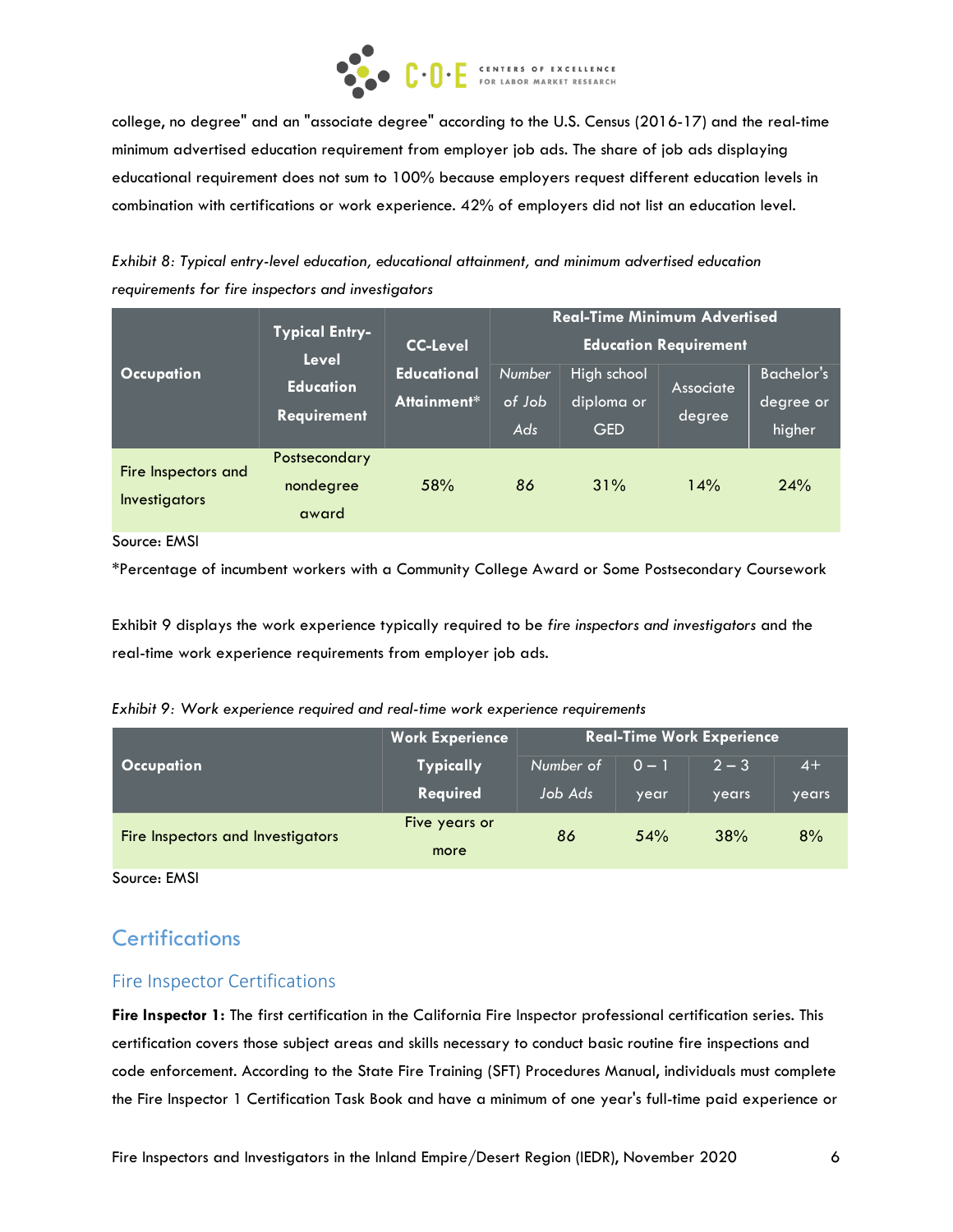

two years of part-time paid experience in a recognized fire agency before Fire Inspector 1 employment (California Office of the State Fire Marshal, p. 188).

**Fire Inspector 2:** This certification covers those subject areas and skills necessary for an in-depth understanding of the California Building Code, California Fire Code, fire protection systems, building components, and fire problems in special occupancies. According to the State Fire Training (SFT) Procedures Manual, individuals must complete the Fire Inspector 2 Certification Task book and have a minimum of two years' full-time paid experience in a recognized fire agency in California as a fire inspector prior to fire inspector 2 employment (California Office of the State Fire Marshal, p. 190).

#### Fire Investigator Certifications

**Fire Investigator:** The fire investigator certification provides the knowledge and skills needed to determine fire origin, conduct scene documentation, and evidence collection, develop an interview plan, and testify in legal proceedings. According to the State Fire Training (SFT) Procedures Manual, individuals must complete the Fire Investigator Certification Task Book and have a minimum of two years' full-time paid experience in a recognized fire agency in California with the primary duty as a Fire Investigator (California Office of the State Fire Marshal, pg. 159). This certification replaced Fire Investigator 1 and 2 beginning on December 31, 2018.

Exhibit 10 displays the certifications required by employers posting job ads for *fire inspectors and investigators* in California. Fire inspectors must complete HAZMAT First Responder Awareness training in addition to fire inspector-specific course work. Fire inspectors are also required to obtain one year of fulltime work experience or two years of part-time paid experience before employment. This occupation requires the completion of a task book, which includes all the necessary certifications and tasks to complete before licensure. None of these requirements were listed in online employer job postings. The Office of the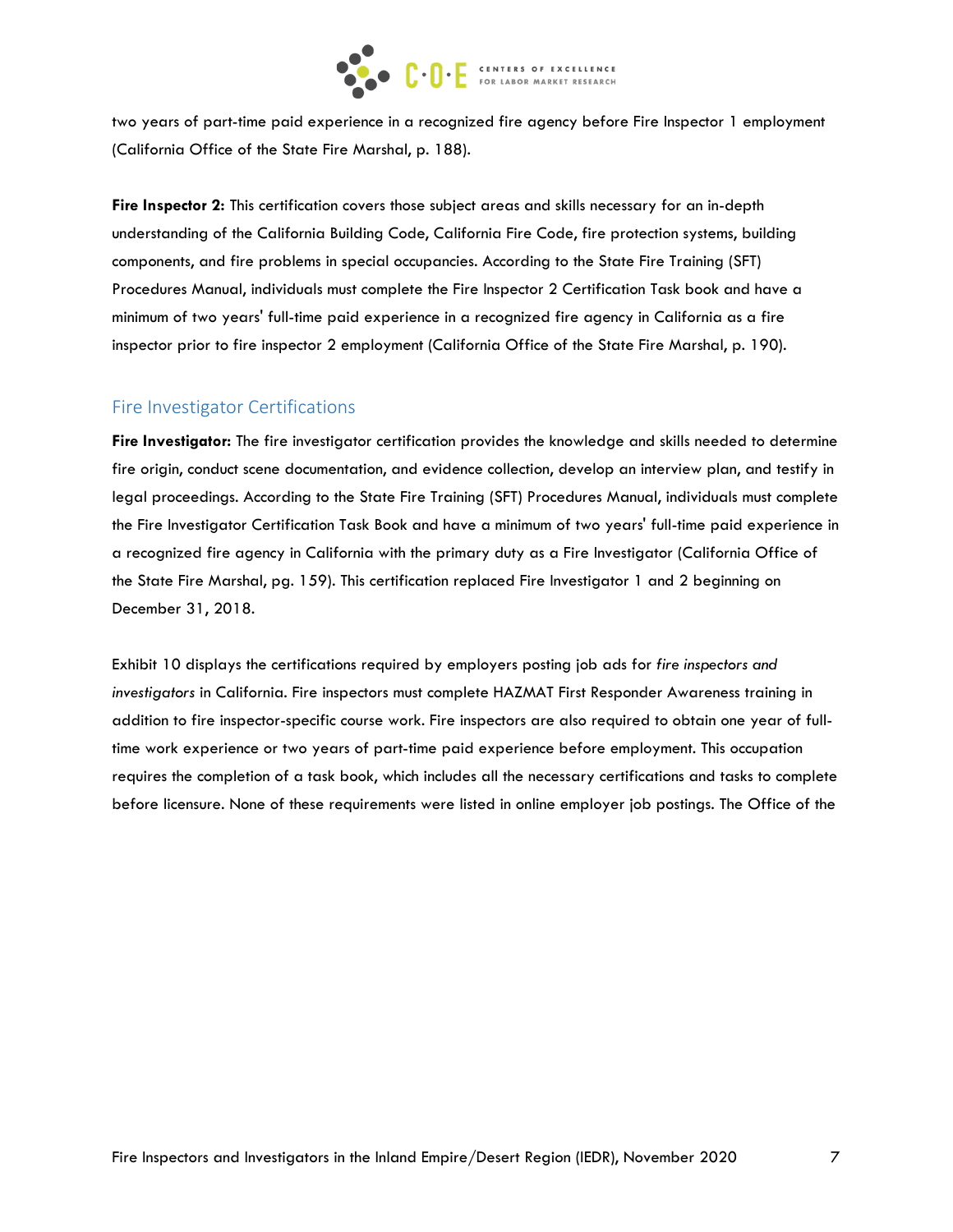

State Fire Marshall website provides detailed information on the certifications required for *fire inspectors and investigators* (Cal Fire, April 2019).

|  | Exhibit 10: Certifications required by employer job ads for fire inspectors and investigators |  |  |  |  |  |  |
|--|-----------------------------------------------------------------------------------------------|--|--|--|--|--|--|
|  |                                                                                               |  |  |  |  |  |  |

| <b>Occupation</b>                             | <b>Certifications</b>                                                     |  |  |  |  |  |
|-----------------------------------------------|---------------------------------------------------------------------------|--|--|--|--|--|
|                                               | Certified Fire Inspector 1 (22 ads)<br>$\bullet$                          |  |  |  |  |  |
|                                               | Certified Fire Inspector (17 ads)<br>$\bullet$                            |  |  |  |  |  |
| Fire Inspectors and<br>Investigators $(n=91)$ | Certified Fire Inspector and Explosion Investigator (16 ads)<br>$\bullet$ |  |  |  |  |  |
|                                               | Certified Fire Investigator (5 ads)<br>$\bullet$                          |  |  |  |  |  |
|                                               | Certified First Responder (4 ads)<br>$\bullet$                            |  |  |  |  |  |
| $C_1, \ldots, C_k$                            |                                                                           |  |  |  |  |  |

Source: EMSI

## Student Completions and Program Outcomes

The following section details student completions and program outcomes recorded in fire technology (2133.00) programs. Exhibits 12 displays annual average completion data for the California Community College fire technology programs based on the most recent three academic years.

|                        |                       | <b>Certificate</b>           | <b>Certificate</b> | <b>CCC Annual</b>      |  |
|------------------------|-----------------------|------------------------------|--------------------|------------------------|--|
| $2133.00 - Fire$       | <b>Associate</b>      | requiring 30<                | requiring 18<      | <b>Average Awards,</b> |  |
| <b>Technology</b>      | 60-semester<br>degree |                              | 30-semester        | <b>Academic Years</b>  |  |
|                        |                       | units                        | units              | 2016-19                |  |
| Chaffey                | 16                    | $\qquad \qquad \blacksquare$ | 18                 | 34                     |  |
| <b>Copper Mountain</b> | $\overline{4}$        | 1                            | $\Omega$           | 5                      |  |
| <b>Crafton Hills</b>   | 16                    | $\blacksquare$               | $\blacksquare$     | 16                     |  |
| <b>Desert</b>          | 5                     | $\qquad \qquad \blacksquare$ | $\overline{4}$     | 9                      |  |
| <b>Moreno Valley</b>   | 15                    | $\blacksquare$               | 20                 | 35                     |  |
| <b>Mt. San Jacinto</b> | 9                     | $\overline{4}$               |                    | 13                     |  |
| <b>Victor Valley</b>   | 18                    | $\overline{\phantom{0}}$     |                    | 18                     |  |
| <b>Total</b>           | 82                    | $\overline{\mathbf{4}}$      | 43                 | 129                    |  |

*Exhibit 12: 2016-19, Annual average community college awards for the fire technology programs in the IEDR*

Source: MIS Data Mart

California program outcome data may provide a useful insight into the likelihood of success for the proposed program. Community college student outcome information based on the selected TOP codes and region is provided in Exhibit 13. Dashes indicate there were too few students from which to obtain reliable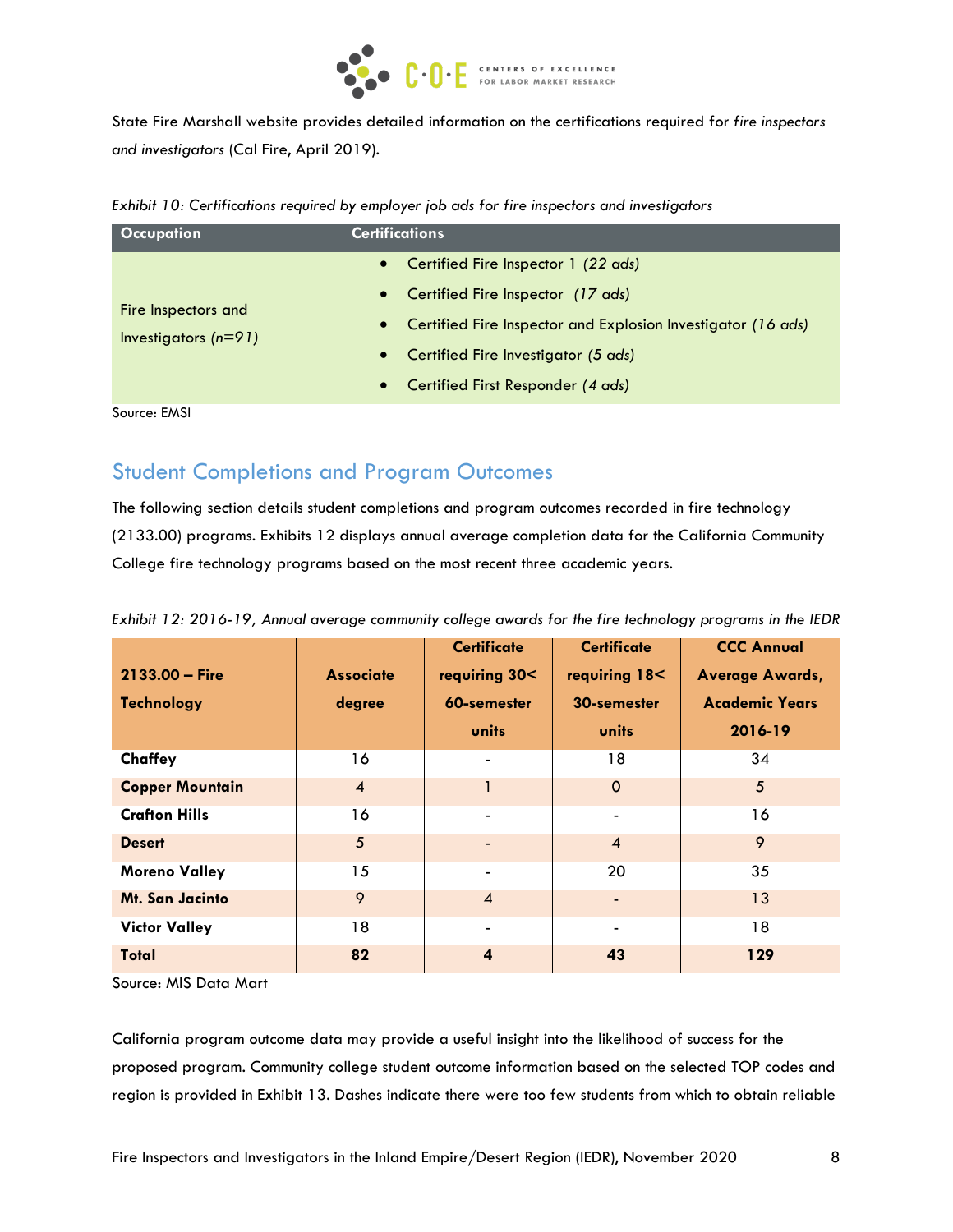

program outcome information. The outcome methodology is available in the appendix section of this report.

|  | Exhibit 13: 2133.00 – Fire technology strong workforce program outcomes |
|--|-------------------------------------------------------------------------|
|--|-------------------------------------------------------------------------|

| <b>Strong Workforce Program Metrics:</b>                        | <b>Inland</b>        |            |
|-----------------------------------------------------------------|----------------------|------------|
| 2133.00 - Fire Technology                                       | <b>Empire/Desert</b> | California |
| Academic Year 2017-18, unless noted otherwise                   | <b>Region</b>        |            |
| Unduplicated count of enrolled students (2018-19)               | 3,498                | 27,464     |
| Completed 9+ career education units in one year (2018-19)       | 18%                  | 26%        |
| Perkins Economically disadvantaged students (2018-19)           | 52%                  | 52%        |
| Students who attained a noncredit workforce milestone in a year |                      | 28%        |
| $(2018-19)$                                                     |                      |            |
| Students who earned a degree, certificate, or attained          | 139                  | 1,576      |
| apprenticeship (2018-19)                                        |                      |            |
| Transferred to a four-year institution (transfers)              | 20                   | 360        |
| Job closely related to the field of study (2016-17)             | 71%                  | 73%        |
| Median annual earnings (all exiters)                            | \$54,358             | \$63,336   |
| Median change in earnings (all exiters)                         | 31%                  | 28%        |
| Attained a living wage (completers and skills-builders)         | 73%                  | 71%        |

Sources: LaunchBoard Community College Pipeline and Strong Workforce Program Metrics

#### **Contact**

Michael Goss, Center of Excellence Inland Empire/Desert Region [michael.goss@chaffey.edu](mailto:michael.goss@chaffey.edu) November 2020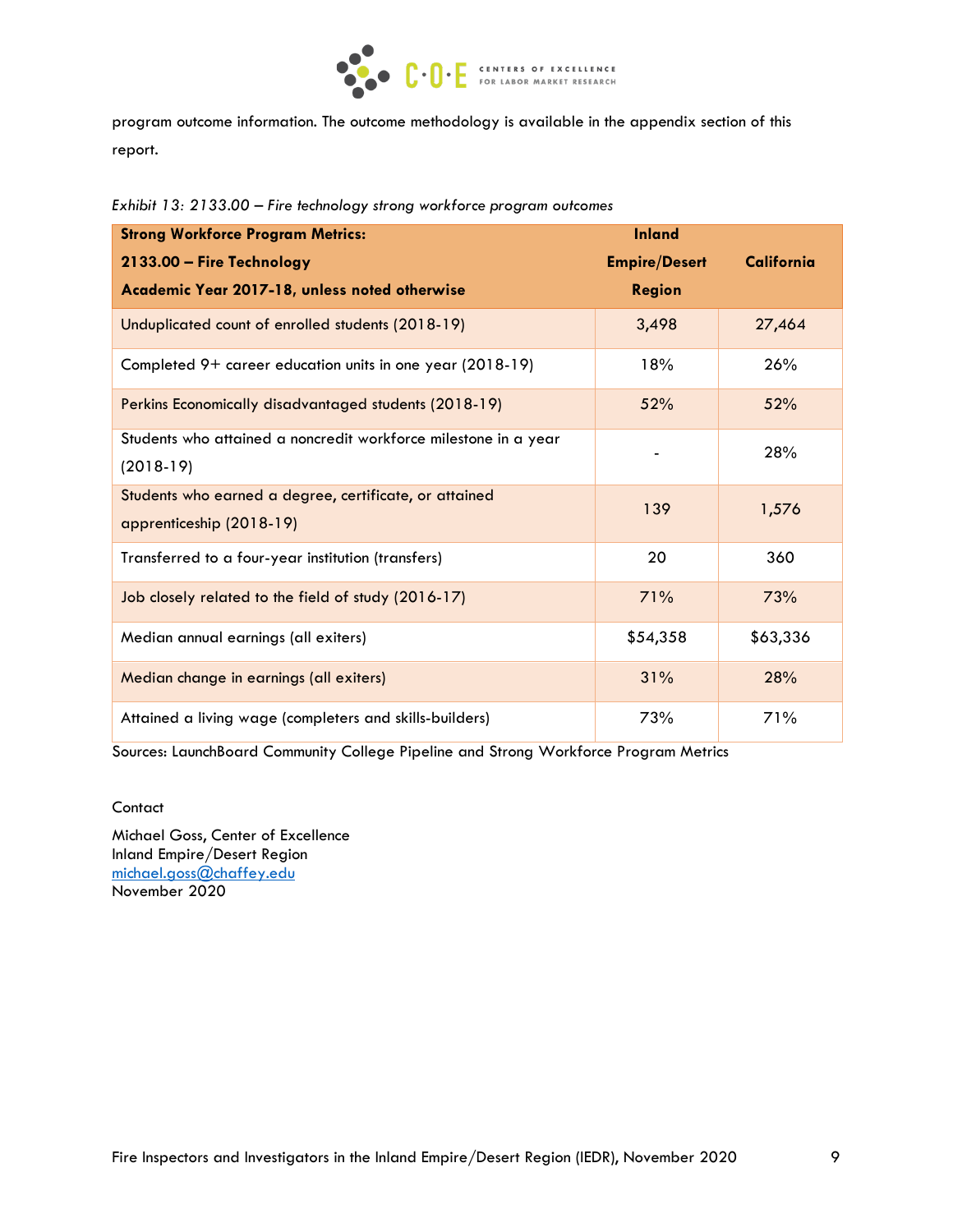

## References

Bohn, S., Cuellar Mejia, M., Lafortune, J. (2020). Essential Workers and COVID-19 - Public Policy Institute of California. Retrieved from<https://www.ppic.org/blog/essential-workers-and-covid-19/>

Burning Glass Technologies. (2020). *Labor Insights/Jobs.* Retrieved from<https://www.burning-glass.com/>

California Community Colleges Chancellor's Office. LaunchBoard. (2020). *California Community Colleges LaunchBoard.* Retrieved from<https://www.calpassplus.org/Launchboard/Home.aspx>

California Community Colleges Chancellor's Office. LaunchBoard. (2020a). *Strong Workforce Program Metrics Data Element Dictionary.* Pg. 3. Retrieved from <https://www.calpassplus.org/MediaLibrary/calpassplus/launchboard/Documents/SWP-DED.PDF>

California Community Colleges Chancellor's Office. (2020). *Chancellor's Office Curriculum Inventory (COCI), version 3.0.* Retrieved from<https://coci2.ccctechcenter.org/programs>

California Community Colleges Chancellor's Office Management Information Systems (MIS) Data Mart. (2020). *Data Mart.* Retrieved from<https://datamart.cccco.edu/datamart.aspx>

California Community Colleges Chancellor's Office, Curriculum and Instructional Unit, Academic Affairs Division. (2012). *Taxonomy of Programs, 6th Edition, Corrected Version.* Retrieved from [https://www.cccco.edu/-/media/CCCCO-Website/About-Us/Divisions/Digital-Innovation-and-](https://www.cccco.edu/-/media/CCCCO-Website/About-Us/Divisions/Digital-Innovation-and-Infrastructure/Research/Files/TOPmanual6200909corrected12513.ashx?la=en&hash=94C709CA83C0380828415579395A5F536736C7C1%20)[Infrastructure/Research/Files/TOPmanual6200909corrected12513.ashx?la=en&hash=94C709CA83C03](https://www.cccco.edu/-/media/CCCCO-Website/About-Us/Divisions/Digital-Innovation-and-Infrastructure/Research/Files/TOPmanual6200909corrected12513.ashx?la=en&hash=94C709CA83C0380828415579395A5F536736C7C1%20) [80828415579395A5F536736C7C1](https://www.cccco.edu/-/media/CCCCO-Website/About-Us/Divisions/Digital-Innovation-and-Infrastructure/Research/Files/TOPmanual6200909corrected12513.ashx?la=en&hash=94C709CA83C0380828415579395A5F536736C7C1%20) 

Cal Fire Office of the State Fire Marshall. (2019, April). California State Fire Training. *Fire Inspector 1. Certification Checklist.* Retrieved from [https://osfm.fire.ca.gov/media/7415/fire-inspector-1-certification](https://osfm.fire.ca.gov/media/7415/fire-inspector-1-certification-checklist.pdf)[checklist.pdf](https://osfm.fire.ca.gov/media/7415/fire-inspector-1-certification-checklist.pdf)

California Office of the State Fire Marshall. (2019, January). State Fire Training Procedures Manuel. *Fire Inspector 1. Fire Inspector 2.* (p. 188-190) Retrieved from <https://osfm.fire.ca.gov/media/1697/proceduresmanual2019.pdf>

Carnevale, A. P., Jayasundera, T., & Repnikov, D. (n.d.). Understanding Online Job Ads Data. Retrieved from [https://cew.georgetown.edu/wp-content/uploads/2014/11/OCLM.Tech\\_.Web\\_.pdf](https://cew.georgetown.edu/wp-content/uploads/2014/11/OCLM.Tech_.Web_.pdf)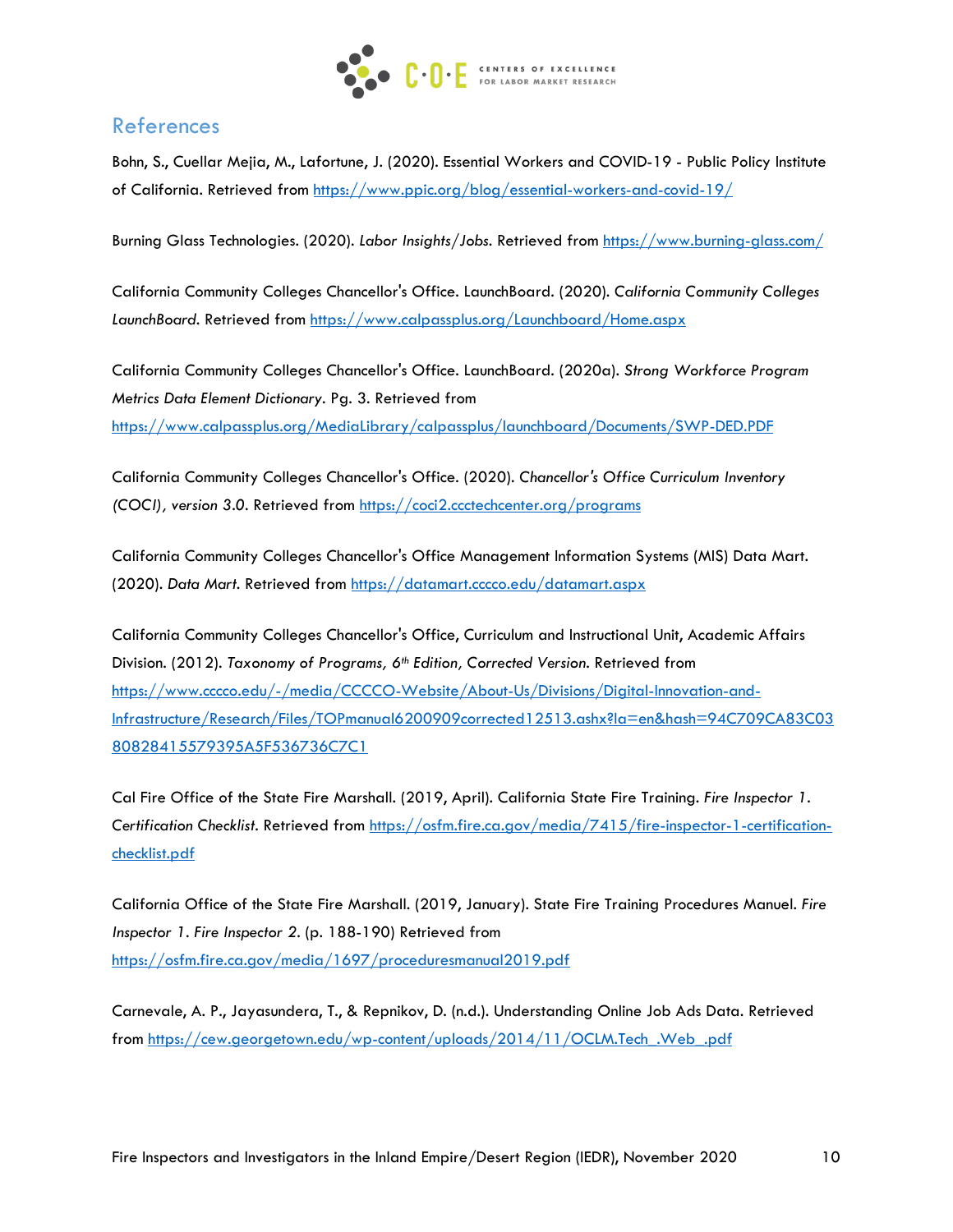

Economic Modeling Specialists International (EMSI). (2020). *Datarun 2020.4.* Retrieved from <https://www.economicmodeling.com/>

International Association of Arson Investigators (IAAI). (2020). *Certified Fire Investigator.* Retrieved from [https://www.firearson.com/Training-Credentials/Certifications-Designations/Certified-Fire-Investigator-](https://www.firearson.com/Training-Credentials/Certifications-Designations/Certified-Fire-Investigator-IAAICFI/Default.aspx)[IAAICFI/Default.aspx](https://www.firearson.com/Training-Credentials/Certifications-Designations/Certified-Fire-Investigator-IAAICFI/Default.aspx)

Labor Market Information Division. Employment Development Department of California. (2020). *Detailed Occupational Guides.* Retrieved from<https://www.labormarketinfo.edd.ca.gov/OccGuides/Search.aspx>

National Association of Fire Investigators (NAFI) (2020). *Get Your CFEI Certification.* Retrieved from <https://www.nafi.org/certification/CFEI>

National Center for O\*NET Development. (2020). *O\*NET OnLine.* Retrieved from <https://www.onetonline.org/>

Pearce, D., Manzer, L. Center for Women's Welfare at the University of Washington. (2018). Retrieved from [https://insightcced.org/2019-family-needs-calculator/](https://insightcced.org/2018-family-needs-calculator/)

## Methodology

Community college student outcome information is from LaunchBoard and based on the selected TOP code and region. These metrics are based on records submitted to the California Community Colleges Chancellor's Office Management Information Systems (MIS) by community colleges, which come from selfreported student information from CCC Apply and the National Student Clearinghouse. Employment and earnings metrics are sourced from records provided by California's Employment Development Department's Unemployment Insurance database. When available, outcomes for completers are reported to demonstrate the impact that earning a degree or certificate can have on employment and earnings. For more information on the types of students included for each metric, please see the web link for LaunchBoard's Strong Workforce Program Metrics Data Element Dictionary in the References section (LaunchBoard, 2020a). Finally, employment in a job closely related to the field of study comes from selfreported student responses on the CTE Employment Outcomes Survey (CTEOS), administered by Santa Rosa Junior College (LaunchBoard, 2020a).

Job postings data is limited to the information provided by employers and the ability of artificial intelligence search engines to identify this information. Additionally, preliminary calculations by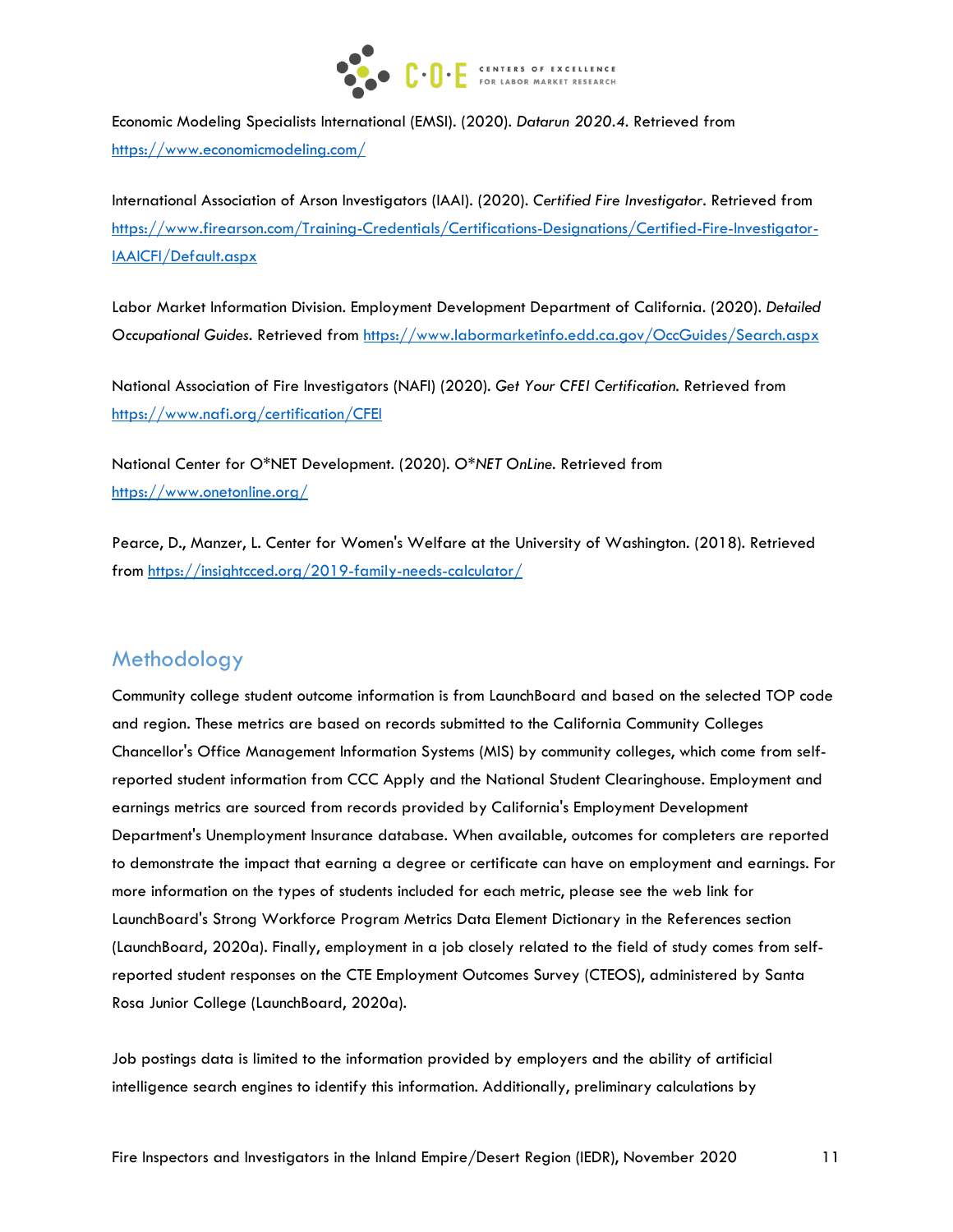

Georgetown Center on Education and the Workforce found that "just 30 to 40 percent of openings for candidates with some college or an associate degree, and only 40 to 60 percent of openings for high school diploma holders appear online" (Carnevale et al., 2014). Online job postings often do not reveal the hiring intentions of employers; it is unknown if employers plan to hire one or multiple workers from a single online job posting, or if they are collecting resumes for future hiring needs. A closed job posting may not be the result of a hired worker.